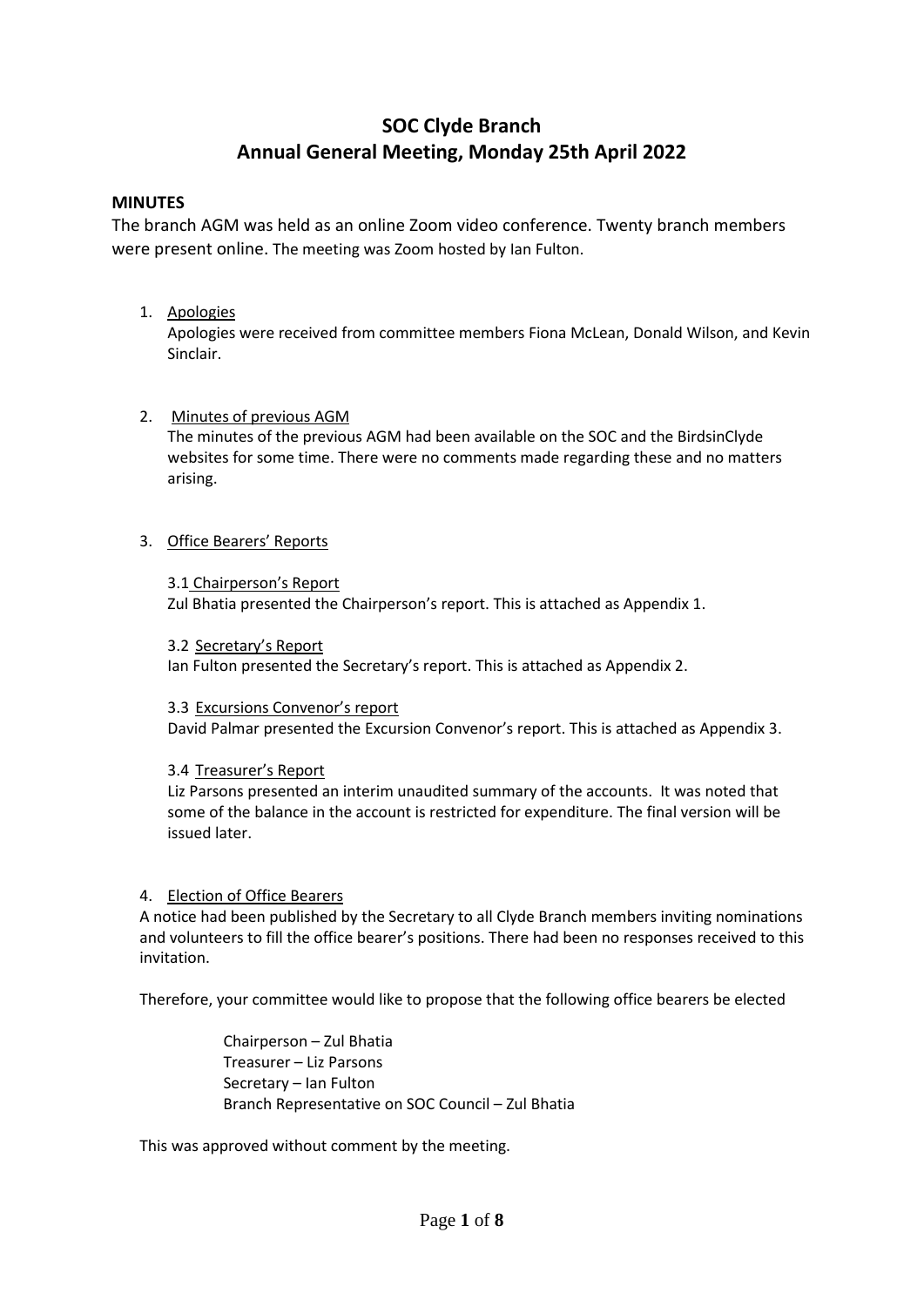#### 5. Election of Committee Members

A notice had been published by the Secretary to all Clyde Branch members inviting nominations and volunteers to join the branch committee. There had been no responses received to this invitation.

Therefore, your committee would like to propose that the following persons be elected as Committee Members

Toby Wilson, Iain Gibson, David Palmar, Sandy McNeil, Fiona McLean, Kevin Sinclair, Andrew Russell, Donald Wilson, Emma Anderson and Rebecca Dickson.

This was approved without comment by the meeting.

#### 6. Any other business

A branch member had requested that the issue of car parking at Sallochy Bay, East Loch Lomond, should be pursued by the SOC Clyde Branch. For those unfamiliar with the situation, the car park is accessible only for pre-booked campers from  $1<sup>st</sup>$  April to  $31<sup>st</sup>$  October. Day visitors are not permitted access.

In fact, one of or branch members had already had a lengthy correspondence with Forestry & Land Scotland who own the site. He even got his MSP to take up the case on his behalf. Unfortunately, Forestry & Land would not budge on the issue. This would appear to be a first step towards restricting car access on East Loch Lomond and introducing some sort of bus service between Balmaha and Rowardennan.

Part of the response from Forestry & Land Scotland is -

*"We apologise for any inconvenience that the management decision, that Sallochy Campsite parking will be open only to registered campers only from 1st April 2022 to 31st October 2022 may cause you, but we believe it will benefit the long term visitor management of this popular location*

*Please note the we are also currently working with the National Park partners in the East Loch Lomond Visitor Management Group to develop sustainable public transport options, with a pilot project that was hoped to be in place for 2022, but this is likely to be delayed. Having Sallochy as a non-car destination is considered a motivator to get people to take up the sustainable transport option as this project develops.*

*We understand that these current alternative parking options may not be accessible for those with mobility issues, but we are hoping this is a temporary issue and more travel options will be available soon."*

One would have thought that the 'public transport option' would have been put in place BEFORE the car park was restricted but perhaps that is being too sensible!

Ian Fulton thanked all for attending and closed the meeting.

Minutes prepared by Ian Fulton, Secretary, SOC Clyde Branch Email address clydesecretary@the-soc.org.uk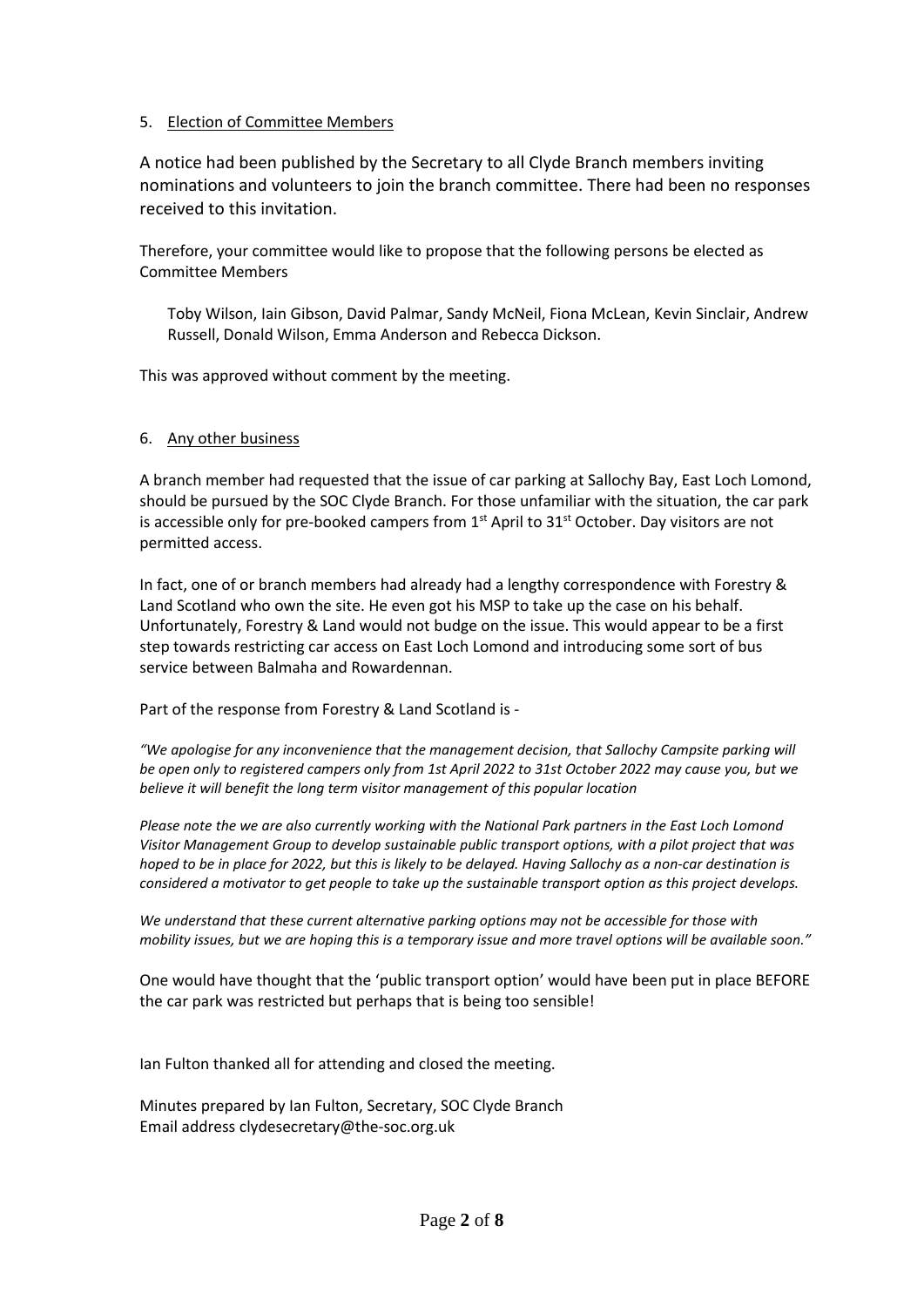# **Appendix 1**

# **SOC Clyde Branch Chairperson's report for 2021/2022**

I have now been in post for just over four years as Chair and I have continued to work closely with our Clyde Branch Committee. The branch continued to input in to the running of the SOC nationally with **Fiona McLean** on the Management Committee and myself on Council. I am also involved with the SOC/BTO programme of monthly events for young people and also helping to organise the Branches Conference to be held in May 2022.

The Covid-19 Pandemic continued to have a significant impact on many of our activities with all evening meetings and Committee meetings held on Zoom. We continued to share the evening meetings jointly with the Central branch and they were well-attended. Our Branch Secretary, **Ian Fulton**'s report gives more details.

It was particularly pleasing to see Clyde branch topping the 'league table' of new SOC members in the February 2022 report. Normally, it is Lothian (the largest branch). Ian Fulton's report gives details of membership of the Clyde branch of the SOC.

We were able to restart our **Outings** in autumn 2021 and so far 59 different people have attended and we have recorded 95 species on them. **David Palmar**, our Excursions Convenor has produced a report for the AGM with more details. **Donald Wilson** has also contributed greatly to the programme.

We continued to promote **Recording and Reporting** birds and it was very pleasing to see increasing number of people reporting regularly. For the first time, records reported via BirdTrack topped 100,000 in a year. Our Assistant Recorder, **Val Wilson** continued to do an excellent job in having an overview of records submitted to BirdTrack, adding many records received directly to the SOC database of birds recorded in the Clyde, producing the daily Grapevine, etc.

**Fieldwork** is a very significant activity for many of our members. Activities undertaken include Breeding Bird Surveys, BTO Garden Birdwatch, Heronries Census, Nesting Neighbours / Nest Record Scheme, WeBS, Big Garden Birdwatch, Goose monitoring, International Swan Census and the Scottish Raptor Monitoring Scheme. Some members were also leading / volunteering with the nest box projects at various sites via the Friends of Glasgow's LNRs and at Linn Park. Private projects (sometimes extending beyond the Clyde area) included winter gull monitoring in some of Glasgow's parks. Lesser Whitethroat habitat restoration and post-moult Eider counts in the Firth of Clyde.

As usual, the **Clyde Ringing Group** continued to be very active and their latest report (available on our branch website) shows that they ringed 12,758 new birds of 118 species in 2020. A particularly important milestone was that they ringed their 1000<sup>th</sup> Jack Snipe!

**Andrew Russell** who leads for us on Twitter has done an excellent job in keeping a high profile for @Clydebirding and we now have 696 followers. A particularly good benefit of the Twitter account is that it feeds directly in to the branch website, so visitors there can see what wildlife has been seen in the Clyde area.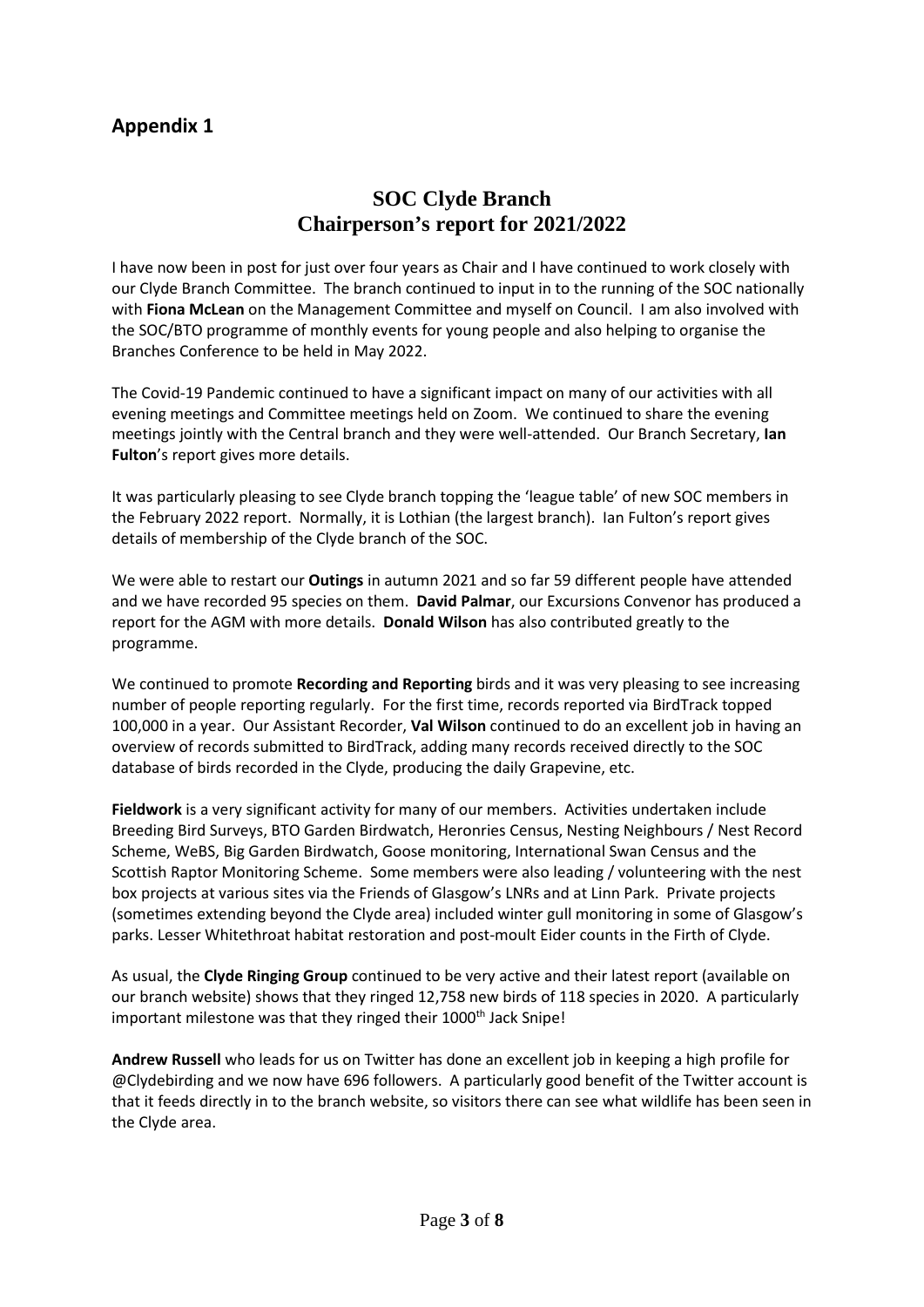We continued to have excellent relations with the Clydebirds Facebook page. The site owner, **John Molloy**, was very happy for us to use the site to promote the Clyde SOC's activities. This is much appreciated.

The whole Clyde branch Committee met twice online in the last year with sub-committees meeting at other times. Some of the various activities we have been involved in over the last year are outlined below.

## **SOC Database / Clyde Bird Reports**

Volunteers continued to convert records received in Word format for past years in to Excel for uploading to the SOC database. We now have 841,548 records in there We started clearing the backlog of 'missing' Clyde Bird Reports. With the Local Recorder **Iain Gibson** concentrating on getting the 2009 Clyde Bird Report done, a team of us got together and worked on the 2010 one. No less than 14 people shared the task of writing the species accounts (some for the first time ever) and an additional three people took an overview of it all. Many other people helped in smaller ways and the report was finally launched in February 2022. Following a meeting where the Committee met with the SOC's Birding and Science Officer, **Mark Lewis**, we have started working on the 2011 report whilst we gather all the data for 2020 which we will tackle after the 2011 one.

## **Branch website**

After a small group of us working away for some months, the branch website was finally launched in January 2022. The site had nearly 400 users on its first day and across the first five days the stats suggest the site attracted over 750 users in total. It has now settled down to low double figures of users most days except when there is an SOC email or social media promotion pointing users towards something new on the website. The highest count was when we launched the 2010 Clyde Bird Report (free download). The website is a fantastic resource for showcasing the branch with information about all our activities, a repository for articles and publications, etc. We have received many compliments and I know it has also resulted in a higher profile for us and some new members too.

## **New Venue for indoor meetings**

Due to all our meetings being online for the foreseeable future, our move to Renfield St Stephens Centre on Bath Street is on hold for now.

## **Clyde Big Birding Day**

As our contribution to the Global Birding Day on **14th May 2022**, we have organised our very own. The first of its kind, which may become annual? We would love to see great participation and have a record number of birds reported that day. Full details are on the branch website. **Please do take part**.

## **Atlas / SOC App**

Although a few preliminary maps were produced from the Tetrad data collected for the 2011-2017 BTO Atlas, these are very much work in progress and not ready for sharing. This is vast task to take on and on the 'back burner' for now. The App continues to flourish and it's on track to hit 1 million downloads later this year. Ian Fulton continued to get people to write up accounts and a few new sites for the Clyde were added.

## **SOC Youth Connect**

This is an initiative (launched in 2018) to look at how we can integrate and welcome more young people in to the SOC. It mainly operates via the private Facebook page (with 48 members) but I have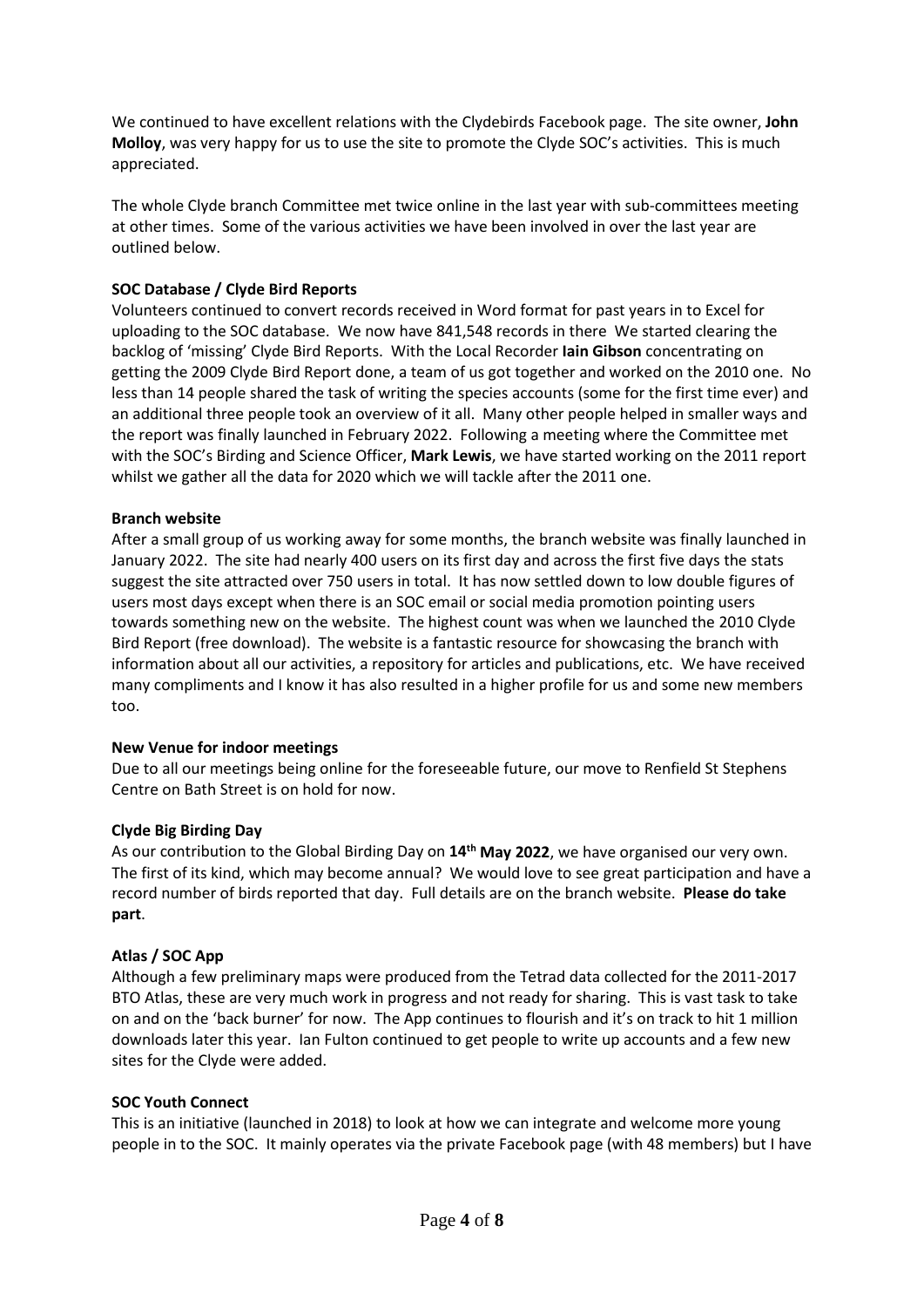to be honest and say that it hasn't really 'taken off', although in co-operation with the BTO we are holding monthly events for people under 30.

#### **Crops for Wildlife**

We have been talking about this for some time, but unfortunately continue to find it difficult to find a suitable location for this, so little progress has been made.

#### **Boxes for Barnies project**

Unfortunately, despite putting up 19 new boxes for Barn Owls in the Lochwinnoch area in the previous year, only one was occupied (fledging two young). It was a very poor year for Barn Owls generally and we are hoping for greater success in 2022. I have kept in touch with all the box recipients and have now become the Barn Owl co-ordinator for the South Strathclyde Raptor Study Group.

#### **SOC Discussion Group**

Due to pressure of other commitments by various people, this didn't get very far and we will revisit in the future.

#### **The Future**

Unfortunately, the uncertainty surrounding Covid-19 restrictions make it difficult to plan with absolute certainty but it is currently assumed that the rest of the meetings until at least September 2022 will be online. We really look forward to seeing each other face to face at meetings after then, but in the meantime have to make do with seeing each other at outings. Due to the success of the online meetings attracting people who otherwise would not have attended a physical meeting, we will be looking at how we can continue to benefit from the online presence.

Continue to promote the study, enjoyment and conservation of wild birds and their habitats across the Clyde area making use of the considerable bird data we hold. Encourage more recording and reporting of birds and other wildlife. Make more progress on using the 2007-2011 Atlas data. Revisit the idea of a Discussion Group. Consider a mentoring scheme similar to the one that Lothian branch has carried out. Two meetings coming up should help with these aspects of our work – the Branches Conference in May and the Local Recorder's meeting (Organised by the SOC's Birding and Science Officer) later in the year.

Challenges still remain, of course. Little further progress has been made with developing Paisley Moss LNR as a reserve in co-operation with Glasgow Airport. No contact has been made with Scottish Wildlife Trust over the management of Cathkin Marsh. I haven't been personally involved in either of these two issues myself, so far and unfortunately, the lead people haven't been available.

#### **Acknowledgements**

Many people's contributions have already been acknowledged in the relevant section above, but for the branch to operate as successfully as it has, there are so many more people involved. Thank you to all of you who have supported the Clyde Branch in one way or another this year. If you have any feedback or suggestions, please let me or any of the Committee members have them.

**Zul Bhatia** Chair, Clyde Branch of the SOC April 2022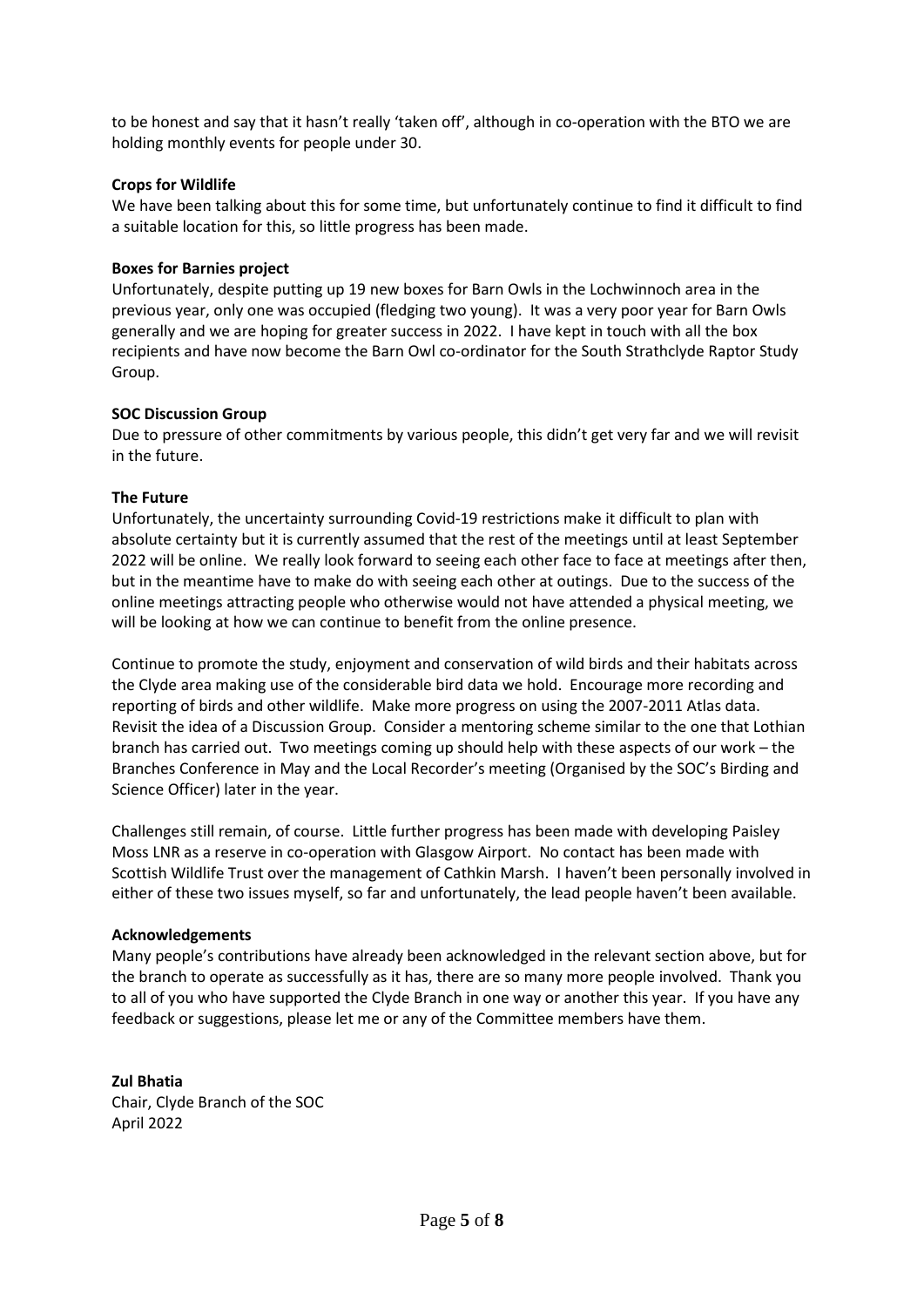# **Appendix 2**

## **Secretary's Report**

Clyde Branch membership now stands at 364 memberships or 420 persons, counting joint memberships as two persons. This includes 15 Student and 3 Junior members. In the last year (since 26/4/21) the branch has had 50 new members, many saying they have heard of the club via your social media platforms. In the same period there have been 22 cancellations, mostly lapsed memberships.

The distribution list for the daily Clyde Grapevine news message now stands at 260. Again, many thanks to Val Wilson for all her efforts in maintaining such a high standard of service and for her enduring patience with contributors. On a very few occasions Ian Fulton has deputised for Val, hopefully you did not spot the difference!.

Social media continues to become an increasingly popular medium for information sharing and recording.

For Clyde SOC members we have a 'WhatsApp' group called 'Clyde SOC Bird News'. Val Wilson is the administrator of this group. This now has a count of 95 subscribers and is proving to be interesting and a popular way of reporting sightings when out in the field. Reports will be picked up from here for the daily Grapevine and for the Clyde database.

Other social media initiatives which are public rather than SOC specific are

- the Facebook 'Clydebirds' group administered by Clyde SOC member John Molloy. This group now has 928 members.
- the Facebook 'Baron's Haugh Wildlife Sightings' which was set up to replace the website which the late Jimmy Maxwell maintained for many years. This group now has 849 members.
- a Twitter account '@clydebirding' was set up in October 2020 and is managed by Clyde SOC member Andrew Russell

Andrew has provided some statistics for the Twitter account.

"Twitter follower count- 696 (as of 7pm, 24/04/22)

190 new followers since January 1 2022. 372 new followers since April 2021.

The average monthly twitter impressions over the past 12 months is 41.8 thousand, this is the monthly combined 'views' of tweets and retweets but also shows the reach of twitter as a way of advertising birding in the Clyde area.

The monthly 'top tweet' is almost always news about a local rarity eg Woodchat Shrike, Golden Oriole, Quail, Pectoral Sandpiper, Ring-billed Gull, Ring-necked Duck and Lesser Scaup since last April. The only time a rare bird wasn't the most popular tweet was when I made a tweet in December about disturbance at Balmore Pool and asking birders to make sure they are not disturbing birds."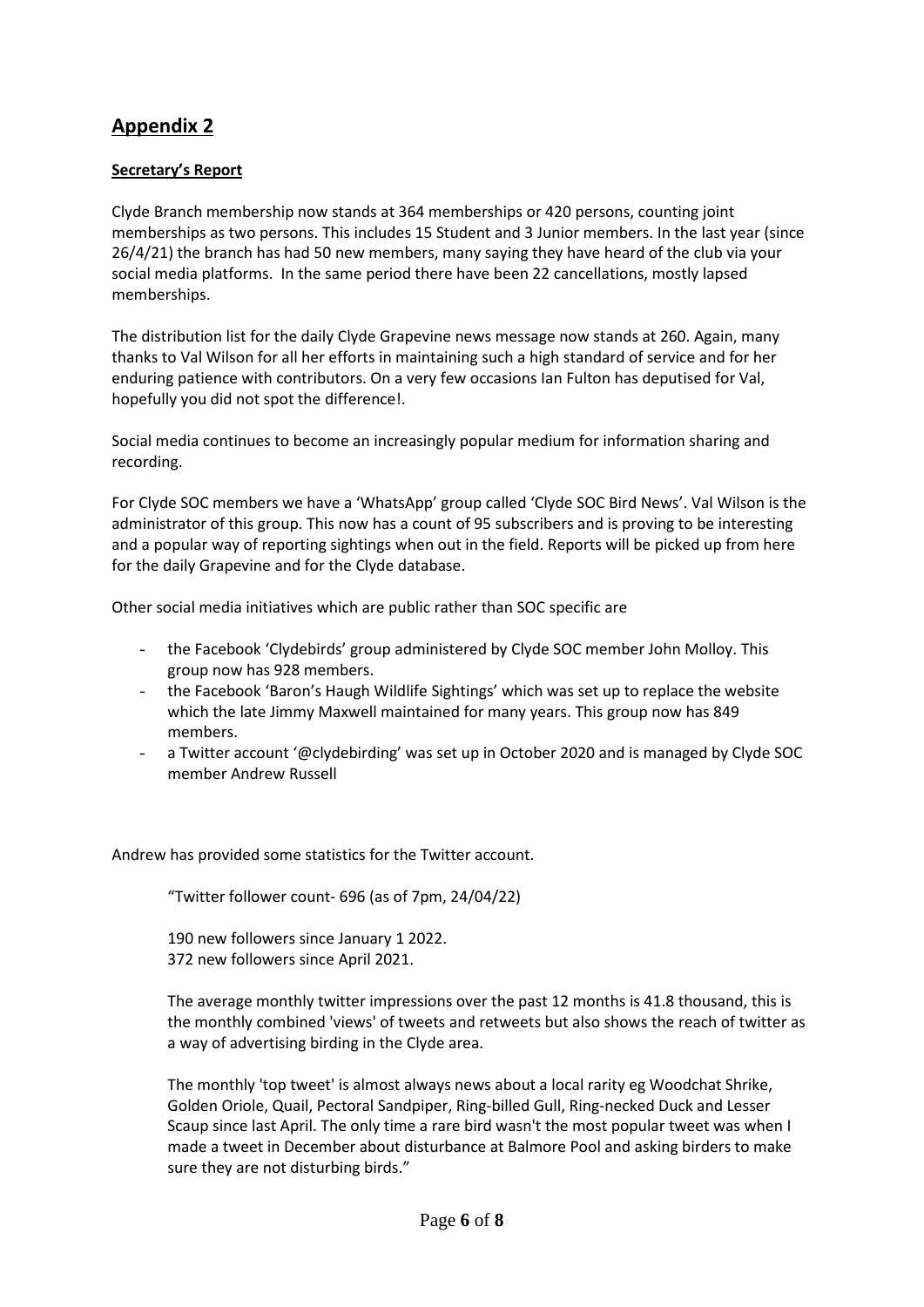Please note that sighting reports shared on Facebook and on Twitter are not picked up for the Grapevine or the Clyde database.

Our winter indoor meetings programme for the 2021-2022 season was again affected by the Covid-19 restrictions. All our usual face-to-face meetings were replaced by online virtual Zoom meetings for which we were twinned with the SOC Central Branch.

This being our second season of Zoom meetings, we were a bit more relaxed with the best procedures and behaviour protocols. The meetings were attended by about 70 people from Clyde and Central Branches. Some of the attendees, such as Bute and Arran residents, were people who would never have made the journey to Glasgow on a winter's night for a physical meeting.

We hope to return to face-to-face meetings for next winter's programme. It is probable that we will continue to use Zoom for some of our administrative meetings like branch committee meetings.

The meetings which were held over the winter were

- September : 'Warblers and Migrants' by Stan da Prato
- October : 'Ecology and Conservation of Urban Birds' by Davide Dominoni
- November : 'South of Scotland Golden Eagles Project' by Rick Taylor
- December : 'Charmed by birds : a life enhanced' by Rick Goater
- January : 'Palearctic African songbird migration' by Will Cresswell
- February : 'To catch a flycatcher' by Mark Wilson
- March : 'Cranes breeding in Scotland' by Hywel Maggs
- April : 'Why do birds suddenly disappear?' by Lev Parikian

At all of these meetings, Ian Fulton gave a presentation of recent sightings in the Clyde area illustrated with some of the many excellent photographs taken in the area. We hope that you find this to be of interest.

Ian Fulton – Secretary, SOC Clyde Branch